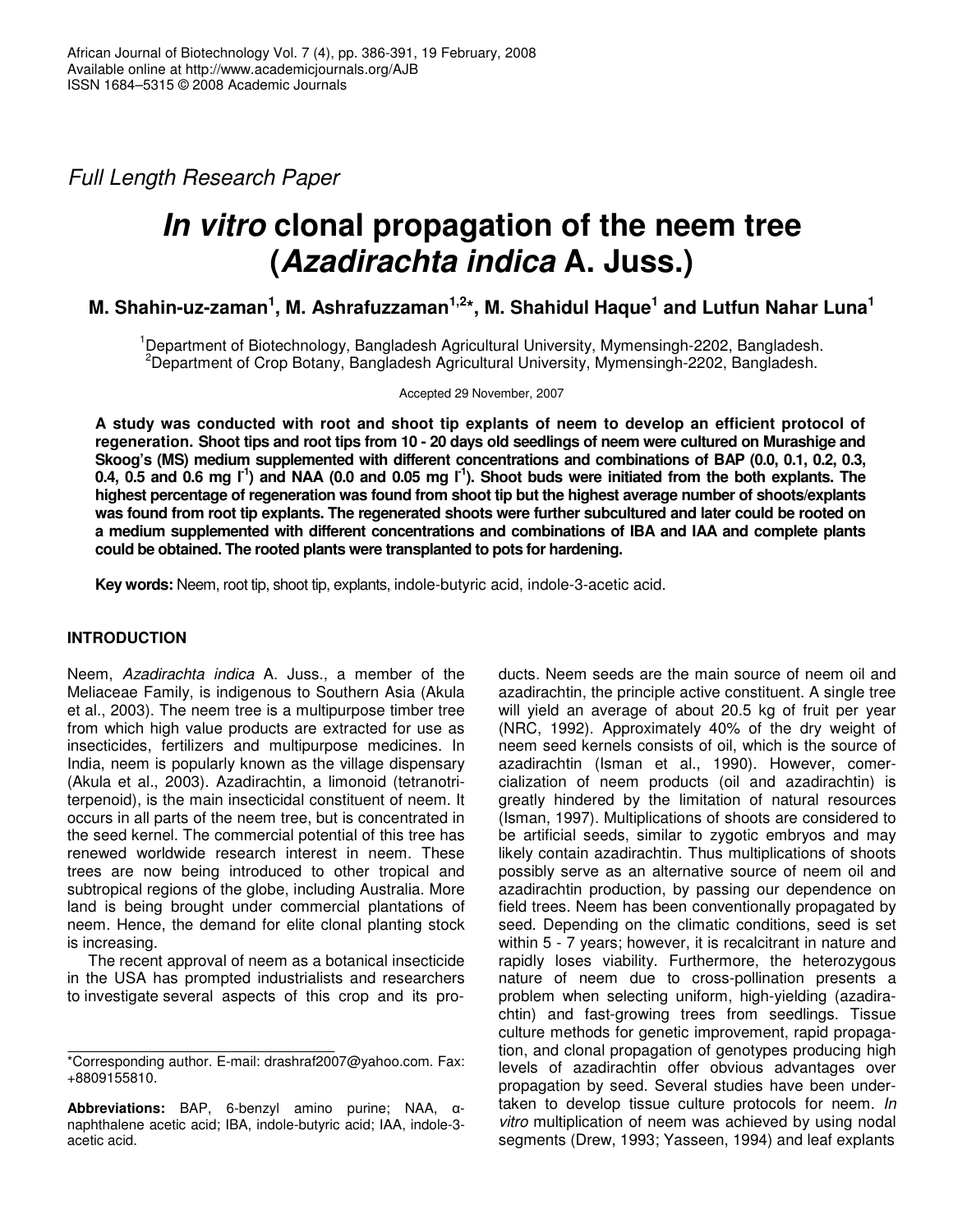| <b>Treatment</b>    | % Shoot    | Number of shoots per |                          | Shoot length (cm)  |        | Days required for |  |
|---------------------|------------|----------------------|--------------------------|--------------------|--------|-------------------|--|
|                     | initiation | <b>Explants</b>      | <b>Regenerated shoot</b> | 50 days<br>70 days |        | shoot initiation  |  |
| <b>Explants</b>     |            |                      |                          |                    |        |                   |  |
| Shoot tip           | 72.89a     | 2.18                 | 2.21                     | 0.89               | 2.23   | 22.46b            |  |
| Root tip            | 51.96b     | 2.64                 | 2.93                     | 0.48               | 1.93   | 30.29a            |  |
| <b>Hormone</b>      |            |                      |                          |                    |        |                   |  |
| T <sub>0</sub>      | 0.00       | 0.00                 | 0.00                     | 0.00               | 0.00   | 0.00              |  |
| $T_1$               | 70.63      | 3.23                 | 2.88                     | 0.98               | 2.79   | 29.88             |  |
| T <sub>2</sub>      | 75.13      | 2.88                 | 3.25                     | 0.75               | 2.73   | 32.00             |  |
| $\mathsf{T}_3$      | 79.38      | 3.36                 | 3.38                     | 0.81               | 2.77   | 30.75             |  |
| T <sub>4</sub>      | 73.13      | 3.13                 | 3.29                     | 0.93               | 2.45   | 31.21             |  |
| $T_5$               | 69.38      | 2.24                 | 2.87                     | 0.75               | 2.11   | 30.13             |  |
| T <sub>6</sub>      | 69.30      | 2.00                 | 2.25                     | 0.72               | 1.71   | 30.63             |  |
| LSD <sub>0.05</sub> | 5.615      | 0.9216               | 0.8608                   | 0.0896             | 0.5452 | 2.882             |  |

**Table 1.** Main effect of explants and different concentrations and combinations of hormones on shoot induction.

 ${\sf T}_0$  = 0.0 mg l $^1$  BAP + 0.0 mg l $^1$  NAA,  ${\sf T}_1$  = 0.1 mg l $^1$  BAP + 0.05 mg l $^1$  NAA,  ${\sf T}_2$  = 0.2 mg l $^1$  BAP + NAA 0.05 mg l $^1$ NAA,  ${\sf T}_3$ = 0.3 mg l $^1$ BAP + 0.05 mg l $^1$ NAA, T $_4$  = 0.4 mg l $^1$ BAP + 0.05 mg l $^1$ NAA, T $_5$  = 0.5 mg l $^1$ BAP + 0.05 mg l $^1$ NAA, and T $_6$  = 0.6 mg l $^{-1}$  BAP + 0.05 mg l $^{-1}$  NAA.

(Eeswara et al., 1998). Plant regeneration in neem was reported from callus derived from leaves (Narayan and Jaiswal, 1985), anthers (Goutam et al., 1993) and cotyledons (Muralidharan and Mascarenhas, 1989). Roots could be an excellent source of explant for rapid multiplication of neem through cyclic and continuous production of seedlings. However, use of roots as explant has rarely reported. In this paper, regeneration efficiency of shoot tip and root tip explants has been discussed for rapid multiplication of neem.

## **MATERIALS AND METHOD**

Immature fruits of *A. indica* were collected from 30 years old tree grown in Bangladesh Agricultural University Campus. Freshly collected immature fruits were washed thoroughly with distilled water and also surface sterilized by  $0.1\%$  HgCl<sub>2</sub> for 5 min followed by washing with sterile water for five times. Excised cotyledons were then aseptically incubated in flasks containing agar gelled MS medium. After 30 to 40 days root tip and shoot tip of seedlings were dissected out and cultured on MS medium supplemented with various concentrations and combinations of 6-benzyl aminopurine (BAP) and naphthalene acetic acid (NAA) for shoot initiation. The culture vials were transferred to growth room and were allowed to grow in controlled environment. The temperature of the growth room was maintained with in 25±2°C by an air conditioner. A 16 h light period was maintained with light intensity of 2000 lux of the growth and development of culture. The primary shoots from shoot tip and root tip explants cultured on MS medium incorporated with 0.1 - 0.6 mg  $I^1$  BAP and 0.05 mg  $I^1$  NAA and thereafter regenerated microshoots were excised several times and cultured on different media. For successful rooting, 3 - 4 cm usable shoots excised from multiplication culture were implanted to rooting medium consisting of  $\frac{1}{2}$  MS medium supplemented with IBA and/or IAA.

#### **Transplantation**

One-month-old adequately rooted shoots when reached a height of 4 - 5 cm were brought out from culture room and kept in room

temperature for 7 days. Plantlets were then taken out from vial and agar was washed out gently from roots. These plantlets were transplanted in small pots contained compost, soil and sand (1:2:1) and were covered with transparent sheets. They were nurtured under room temperature in presence of sufficient light. An average days nursing under room condition enabled them to adapt in outdoor conditions. In that conditions the plantlets were watered every alternate day.

## **RESULTS AND DISCUSSION**

## **Shoot proliferation**

In this experiment, the effects of explants and different concentrations and combinations of BAP and NAA on shoot proliferation of neem were studied. *In vitro* produced explants (shoot tip and root tip) were used in this experiment.

## **Shoot induction**

Shoot initiation was significantly influenced by explants used in the experiment. Shoot tip explants showed higher shoot initiation (72.89%) than the root tip explants (51.96%) (Table 1). BAP and NAA combinations exhibited significant influence on the percentage of shoot initiation. The highest percentage (79.38) of shoot initiation was observed in  $T_3$  and the lowest percentage (69.30) was found in  $T_6$ . No shoot initiation occurred when BAP and NAA were omitted from medium (Table 1).

A significant difference was recorded from the combined effect of explant and BAP on per cent shoot initiation. The highest percentage (94.00) was found in shoot tip explant of  $T_3$  and the lowest percentage (53.75) was observed from root tip explant in  $T_6$  (Table 2). A similar result (from shoot tip explant) was reported by Rahima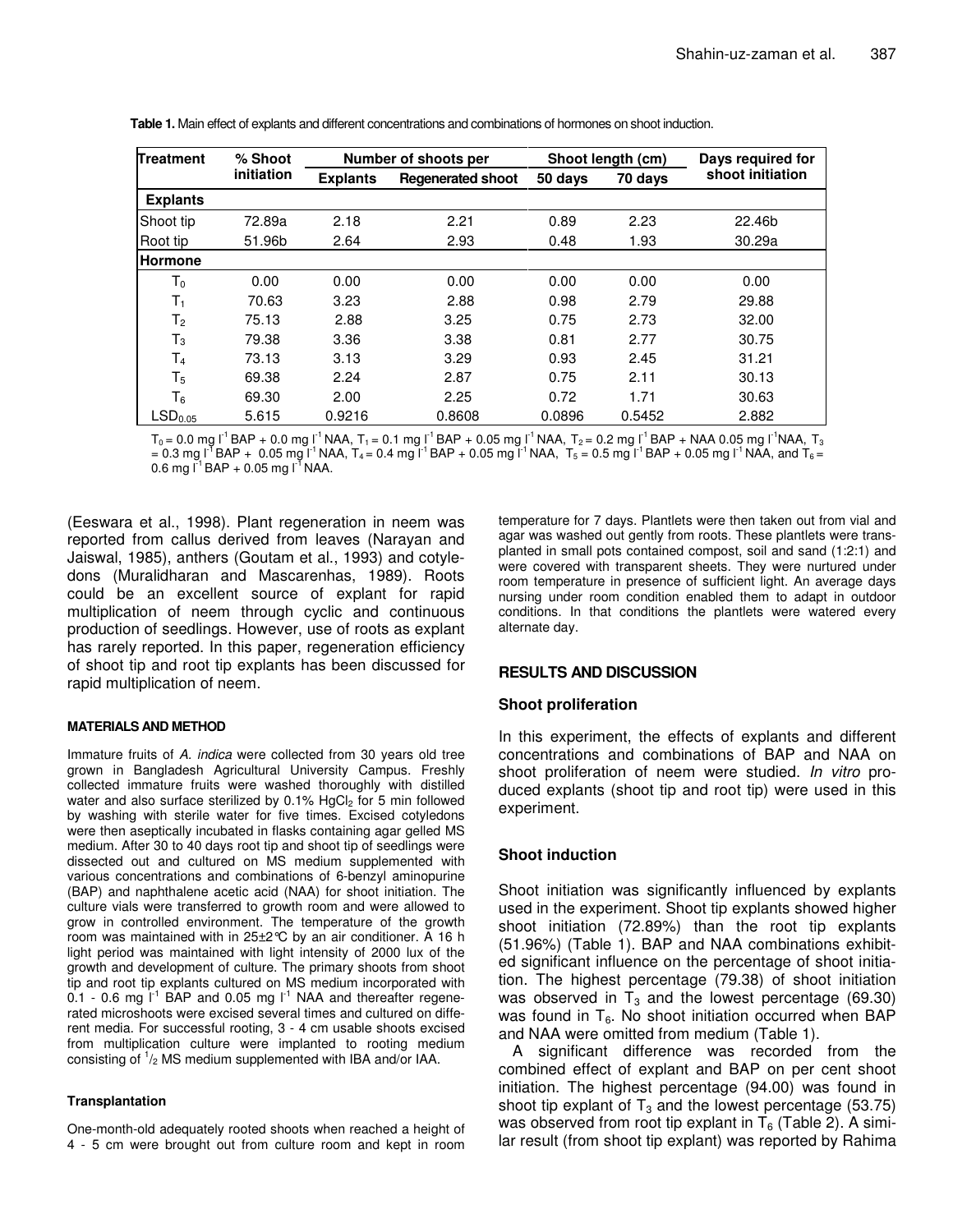|                 |                         |                       |                 | Number of shoots per     | Shoot length (cm) |        | Days required           |  |
|-----------------|-------------------------|-----------------------|-----------------|--------------------------|-------------------|--------|-------------------------|--|
| <b>Explants</b> | Hormone<br>conc. (mg/L) | % Shoot<br>initiation | <b>Explants</b> | <b>Regenerated shoot</b> | <b>50 DAI</b>     | 70 DAI | for shoot<br>initiation |  |
| Shoot tip       | T <sub>0</sub>          | 0.00                  | 0.00            | 0.00                     | 0.00              | 0.00   | 0.00                    |  |
|                 | T1                      | 83.75                 | 3.24            | 3.09                     | 1.35              | 3.40   | 24.25                   |  |
|                 | T <sub>2</sub>          | 91.25                 | 2.73            | 2.76                     | 1.03              | 2.86   | 28.75                   |  |
|                 | $\mathsf{T}_3$          | 94.00                 | 3.50            | 3.25                     | 0.90              | 3.03   | 26.75                   |  |
|                 | T4                      | 85.00                 | 2.26            | 2.20                     | 1.20              | 2.53   | 25.75                   |  |
|                 | T <sub>5</sub>          | 81.25                 | 2.10            | 2.50                     | 0.90              | 1.98   | 26.25                   |  |
|                 | $\mathsf{T}_6$          | 75.00                 | 1.50            | 2.10                     | 0.88              | 1.80   | 25.50                   |  |
| Root tip        | T <sub>0</sub>          | 0.00                  | 0.00            | 0.00                     | 0.00              | 0.00   | 0.00                    |  |
|                 | $T_{1}$                 | 57.50                 | 3.23            | 2.72                     | 0.78              | 2.73   | 34.25                   |  |
|                 | T <sub>2</sub>          | 56.25                 | 3.11            | 3.76                     | 0.47              | 2.05   | 35.25                   |  |
|                 | $T_3$                   | 67.50                 | 4.00            | 4.75                     | 0.71              | 2.51   | 34.75                   |  |
|                 | T4                      | 61.25                 | 3.25            | 3.48                     | 0.67              | 2.37   | 36.75                   |  |
|                 | $\mathsf{T}_5$          | 57.50                 | 2.49            | 3.21                     | 0.55              | 2.25   | 34.35                   |  |
|                 | T <sub>6</sub>          | 53.75                 | 2.49            | 2.50                     | 0.42              | 1.61   | 37.00                   |  |
|                 | LSD <sub>0.05</sub>     | 5.615                 | 0.9216          | 0.8608                   | 0.0896            | 0.5452 | 2.882                   |  |

**Table 2.** Combined effect of explants and different concentrations and combinations of hormones on shoot development.

 $T_0$  = 0.0 mg l<sup>-1</sup> BAP + 0.0 mg l<sup>-1</sup> NAA,  $T_1$  = 0.1 mg l<sup>-1</sup> BAP + 0.05 mg l<sup>-1</sup> NAA,  $T_2$  = 0.2 mg l<sup>-1</sup> BAP + NAA 0.05 mg l<sup>-1</sup>NAA,  $T_3$  = 0.3 mg I $^{\text{-1}}$ BAP +  $\bar{0.05}$  mg I $^{\text{-1}}$ NAA,  $\bar{T}_4$  = 0.4 mg I $^{\text{-1}}$ BAP + 0.05 mg I $^{\text{-1}}$ NAA,  $\bar{T}_5$  = 0.5 mg I $^{\text{-1}}$ BAP + 0.05 mg I $^{\text{-1}}$ NAA, and  $\bar{T}_6$  = 0.6 mg I $^{\text{-1}}$ BAP +  $0.05$  mg l<sup>-1</sup> NAA.

et al*.* (1998).

## **Number of shoots/explant**

The number of shoots produced per explant varied with the type of explants and different combinations of BAP and NAA. Data were recorded at 50 DAI from explant and 70 DAI from the cultured regenerated shoots. Number of shoots was influenced by explants used in the experiment. Root tip explant showed higher number of shoot (2.64) compared to shoot tip explant (2.18) both at 50 and 70 DAI (Table 1). The effects of BAP and NAA on shoot proliferation were significant. The results showed that the highest number of shoots (3.36/explant at 50 DAI; 3.38/explant at 70 DAI) was proliferated by  $T_3$  and the lowest (2/explant at 50 DAI and 2.25 at 70 DAI) was observed in  $T_6$ . The combined effect of explants and different combinations of BAP and NAA on shoot prolife-ration has been presented in Table 2. Among the combinations,  $T_3$  showed the highest shoot (4.0) proliferation from root tip explant (Figures 1a and b) followed by 3.5 in shoot tip explant (Figure 1c and d). The lowest (1.5) number of shoots was recorded in  $T_6$  from shoot tip explants. Regenerated shoots from root tip also showed the highest (4.75) initiation in  $T_3$  followed by shoot derived shoots (3.25) (Table 2). Similar number of shoots/root tip was reported by Salvi et al*.* (2001).

## **Shoot length**

The length of shoots was influenced by explants used in the experiment. Shoot tip explants showed higher length

than the root tip explants both at 50 and 70 DAI (Table 1). The effects of different concentrations and combinations of BAP and NAA on shoot length were found significant. The results showed that the highest shoot length (0.98 cm) was found by  $T_1$  at 50 DAI and the lowest was 0.72 cm by  $T_6$ . At 70 DAI, the highest shoot length (2.79 cm) was also found by  $T_1$  and the shortest length (1.71 cm) by  $T_6$  (Table 1). From the combined effect of different explants and different concentrations and combinations of BAP and NAA on shoot elongation it was found that,  $T_1$ showed the highest shoot increment (3.35 cm) in shoot tip explant and the lowest (0.42 cm) was found by  $T_6$  in root tip explant at 50 DAI. At 70 DAI, the highest shoot increment (3.40 cm) was observed in  $T_1$  from shoot tip explant while the shortest shoot (1.61 cm) was found in  $T_6$  from root tip explant. In this parameter shoot tip explants performed better than root tip explant.

## **Days required for shoot initiation**

Cultured explants were observed in regular basis for data collection on days required for shoot regeneration. The explants showed significantly different effects on days required for shoot induction. Table 1 clearly shows that shoot tip explants performed better and needed least number of days (22.46) for shooting. The root tip explants needed relatively higher number of days (30.29) for shoot regeneration. Days required for shoot induction was significantly influenced by BAP and NAA. The least number of days required for shoot induction was 29.88 in  $T_1$ .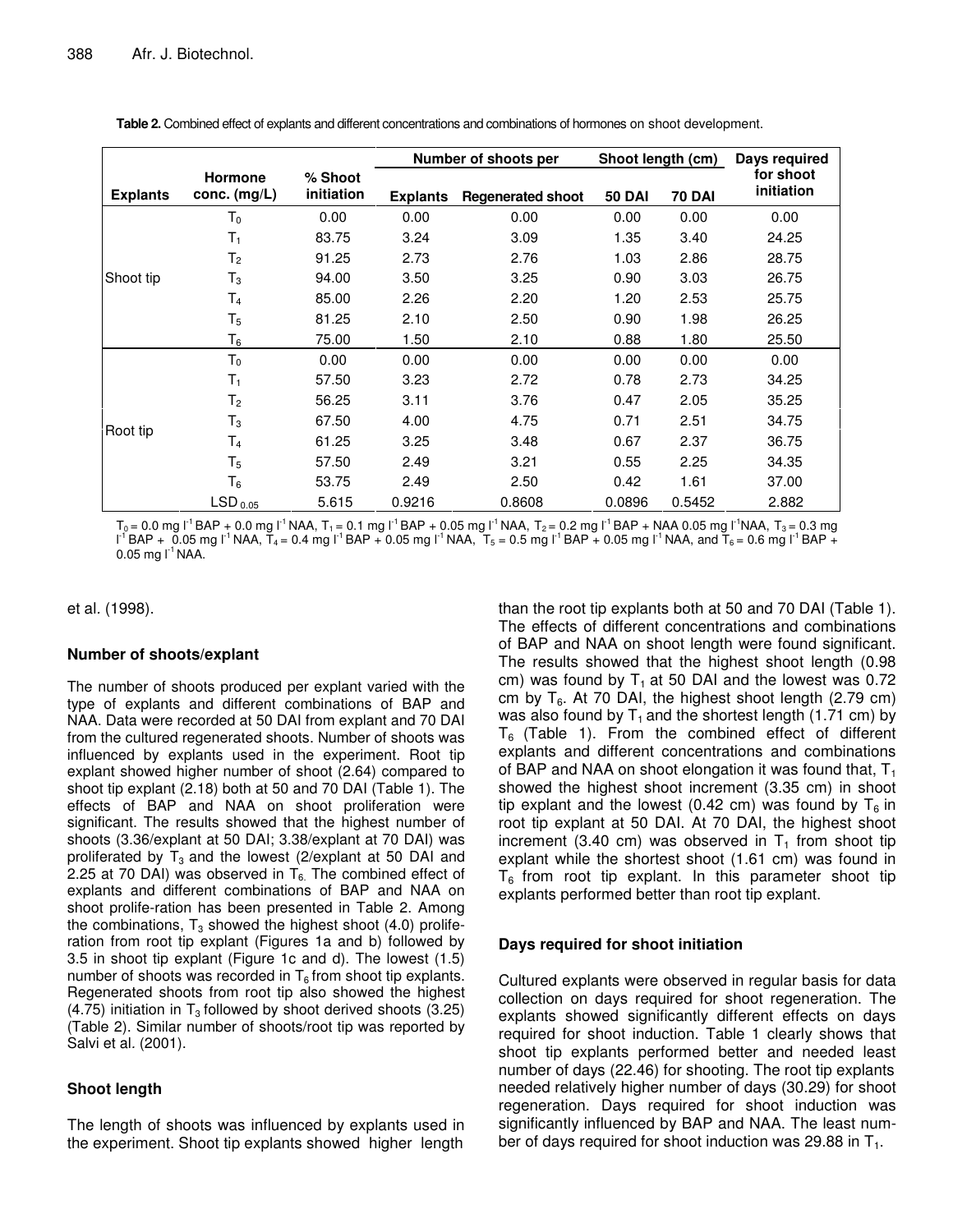

**Figure 1.** Plant regeneration in *A. indica*. **a.** Multiple shoots on MS + 0.3 mg l -1 BAP + 0.05 mg l -1 NAA from root tip explant at 50 DAI. **b.** Multiple shoots on  $\overline{MS} + 0.3$  mg  $I^{-1}$  BAP + 0.05 mg  $I^{-1}$  NAA from root derived shoot at 70 DAI. **c.** Multiple shoots on MS + 0.3 mg l<sup>-1</sup> BAP + 0.05 mg l<sup>-1</sup> NAA from shoot tip explant at 50 DAI. **d.** Multiple shoots on  $MS + 0.3$  mg  $I<sup>1</sup>$  BAP + 0.05 mg  $I<sup>1</sup>$  NAA from shoot derived shoot at 70 DAI. **e.** Root development from shoot tip derived shoot on MS + 0.05 mg l $^{-1}$  IBA + 0.05 mg l $^{-1}$  IAA at 60 DAI. **f.** Root development from root tip derived shoot on MS + 0.05 mg l  $1$  IBA  $+$  0.05 mg  $1<sup>-1</sup>$  IAA at 60 DAI. **g.** Root development from shoot tip derived shoot on MS + 0.05 mg  $I^{-1}$  IBA + 0.05 mg  $I^{-1}$  IAA at 90 DAI. **h.** Root development from root tip derived shoot on MS + 0.05 mg  $I^1$  IBA + 0.05 mg  $I^1$  IAA at 90 DAI.

No shoots regenerated when the medium lacked of BAP and NAA (Table 1). The combined effect of explants and different concentrations of BAP and NAA on days required for shoot initiation has been presented in Table 2. Among the concentrations,  $T_1$  needed the least days (24.25) for shoot formation from shoot tip explant. In case of root tip explants, the minimum days required for shoot initiation was 34 with the same concentration of BAP and NAA (Table 2).

# **Rooting**

The regenerated shoots were then subcultured on half strength MS medium supplemented with different levels of IBA (0.0, 0.05, 0.1 and 0.2 mg  $\overline{I}^1$ ) and IAA (0.00, 0.05, 0.3 and 0.4 mg I<sup>-1</sup>) in order to allow root formation. Root development varied with combinations of IBA and/or IAA (Figures 1e, f, g and h).

# **Percentage of rooting**

Roots were developed from the shoots and the percentage was calculated. There was no significant difference between the two types of explants as was revealed from the data recorded on 30 DAI. The effects of different concentrations of IBA and/or IAA on root initiation were significant (Table 3). The highest percentage of rooting  $(85.88)$  was achieved with IBA at 0.05 + IAA at 0.05 mg  $\overline{I}$ 1 and the lowest percentage (79.87) was found with IBA at 0.1 mg  $I<sup>-1</sup>$ . The combined effect of explants and hormone was also highly significant. The higher percentage of rooting (94.25) was observed with IBA at 0.5 mg  $I<sup>T</sup>$  and IAA at  $0.05$  mg  $I<sup>-1</sup>$  in shoot tip explants followed by 93.53 in root tip explants and the lowest rooting percentage (79.25) was found with IBA at 0.1 mg  $I<sup>T</sup>$  in shoot tip explant followed by 80.50 in root tip explant (Table 4). Rooting shoots from various explants of neem was reported to be poor (40%) (Salvi et al*.*, 2001). We found 94.25% rooting. However similar rooting frequency was also reported by Rahima et al*.* (1998).

## **Number of roots/shoot**

There was no significant variation on explants for the number of roots/shoot. But numerically root tip explants produced higher number of roots (5.0) than shoot tip explants (4.82) at 60 DAI (Table 3). A significant difference was recorded on the number of roots/shoot due to the effect of IBA and/or IAA. The highest number of roots/shoot (3.75) was found in the combination of IBA at 0.05 mg  $I^1$  and IAA at 0.05 mg  $I^1$  at 30 DAI followed by 9.88 at 60 DAI. The lowest number of roots (1.88) was obtained with 0.3 mg I $^1$  IAA at 30 DAI followed by 3.13 at 60 DAI (Table 3). Number of roots/shoot was significantly influenced by the combined effect of explant and hormones. The highest number of roots/shoot (4.25) was recorded from root tip derived shoots with the combination of 0.05 mg  $I<sup>-1</sup>$  IBA and 0.05 mg  $I<sup>-1</sup>$  IAA, which was followed by shoot tip explants (4.00) with the same concentration of IBA and IAA at 60 DAI. The lowest number of roots/shoot (1.75) was recorded both from root tip and shoot tip explants with the treatment of 0.3 mg  $I<sup>-1</sup>$ IAA at 30 DAI. At 60 DAI, the highest number of roots (10.25) was observed from root tip explant with IBA at  $0.05$  mgl<sup>-1</sup> and IAA at 0.05 mgl<sup>-1</sup> followed by 9.50 from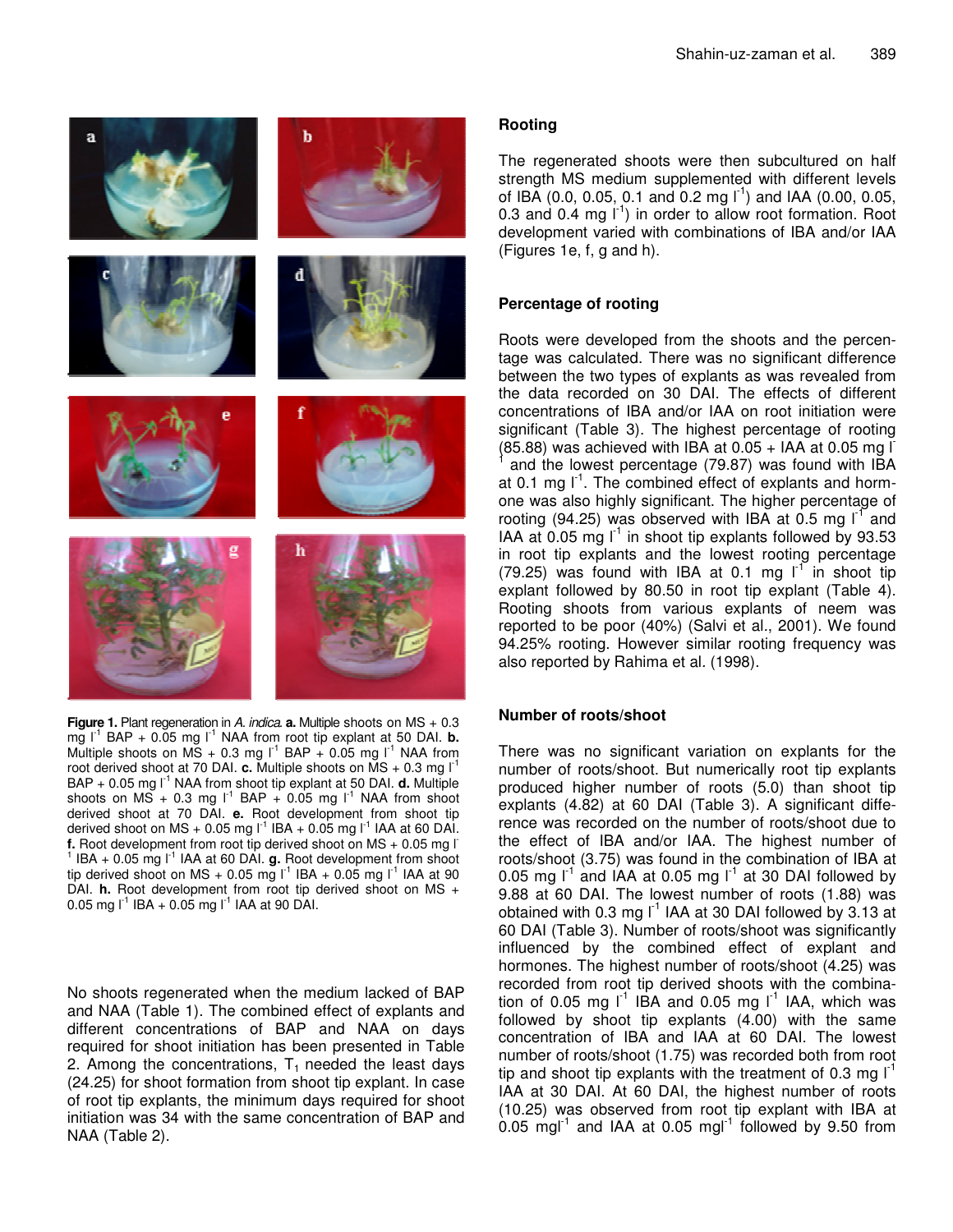|                     |                     | Roots/shoot   |               |               | Root length (cm) | Days required          |  |
|---------------------|---------------------|---------------|---------------|---------------|------------------|------------------------|--|
| <b>Treatment</b>    | % Root<br>induction | <b>30 DAI</b> | <b>60 DAI</b> | <b>30 DAI</b> | <b>60 DAI</b>    | for root<br>initiation |  |
| <b>Explants</b>     |                     |               |               |               |                  |                        |  |
| Shoot tip           | 69.50               | 2.32          | 4.82          | 1.92          | 4.61             | 12.39                  |  |
| Root tip            | 70.21               | 2.39          | 5.00          | 1.94          | 4.54             | 12.71                  |  |
| <b>Hormone</b>      |                     |               |               |               |                  |                        |  |
| 0.00                | 0.00                | 0.00          | 0.00          | 0.00          | 0.00             | 0.00                   |  |
| <b>IBA 0.1</b>      | 79.87               | 2.76          | 5.25          | 2.35          | 4.37             | 13.50                  |  |
| <b>IBA 0.2</b>      | 82.12               | 2.48          | 4.72          | 2.55          | 4.55             | 15.62                  |  |
| <b>IAA 0.3</b>      | 80.13               | 1.88          | 3.13          | 1.58          | 3.63             | 15.47                  |  |
| <b>IAA 0.4</b>      | 81.00               | 2.00          | 3.52          | 1.52          | 3.58             | 16.23                  |  |
| IBA 0.05 + IAA 0.05 | 85.88               | 3.75          | 9.88          | 2.74          | 7.32             | 14.38                  |  |
| IBA 0.1 + IAA 0.05  | 83.13               | 3.63          | 7.88          | 2.76          | 8.55             | 12.75                  |  |
| LSD at 0.05%        | 3.138               | 0.8467        | 0.7170        | 0.1002        | 0.1953           | 2.013                  |  |

**Table 3.** Main effect of explants and different concentrations and combinations of hormones on root development.

**Table 4.** Combined effect of explants and different concentrations and combinations of hormones on root development.

|                 | <b>Hormone</b>             |                            | Root length (cm)<br>Roots/plantlet |               |               | Days<br>required |                        |
|-----------------|----------------------------|----------------------------|------------------------------------|---------------|---------------|------------------|------------------------|
| <b>Explants</b> | concentration<br>$(mgL-1)$ | % Root<br><i>induction</i> | <b>30 DAI</b>                      | <b>60 DAI</b> | <b>30 DAI</b> | 60 DAI           | for root<br>initiation |
|                 | 0.00                       | 0.00                       | 0.00                               | 0.00          | 0.00          | 0.00             | 0.00                   |
|                 | <b>IBA 0.1</b>             | 79.25                      | 2.38                               | 4.31          | 2.50          | 4.75             | 13.48                  |
|                 | <b>IBA 0.2</b>             | 87.72                      | 2.49                               | 4.54          | 2.75          | 4.50             | 14.73                  |
| Shoot tip       | IAA 0.3                    | 80.20                      | 1.61                               | 3.53          | 1.75          | 3.25             | 17.10                  |
|                 | <b>IAA 0.4</b>             | 80.73                      | 1.48                               | 3.50          | 2.00          | 3.50             | 15.40                  |
|                 | IBA 0.05 + IAA 0.05        | 94.25                      | 2.72                               | 7.61          | 4.00          | 9.50             | 13.72                  |
|                 | IBA 0.1 + IAA 0.05         | 84.25                      | 2.73                               | 8.74          | 3.25          | 8.25             | 12.75                  |
|                 | 0.00                       | 0.00                       | 0.00                               | 0.00          | 0.00          | 0.00             | 0.00                   |
| Root tip        | <b>IBA 0.1</b>             | 80.50                      | 2.33                               | 4.44          | 3.00          | 5.75             | 13.51                  |
|                 | <b>IBA 0.2</b>             | 84.25                      | 2.61                               | 4.55          | 2.25          | 5.00             | 16.45                  |
|                 | IAA 0.3                    | 80.00                      | 1.55                               | 3.73          | 1.75          | 3.45             | 14.20                  |
|                 | <b>IAA 0.4</b>             | 81.26                      | 1.55                               | 3.65          | 2.25          | 3.50             | 17.24                  |
|                 | IBA 0.05 + IAA 0.05        | 93.53                      | 2.75                               | 7.03          | 4.25          | 10.25            | 15.30                  |
|                 | IBA 0.1 + IAA 0.05         | 82.11                      | 2.79                               | 8.37          | 3.25          | 7.50             | 12.75                  |
|                 | LSD at 0.05%               | 3.138                      | 0.847                              | 0.717         | 0.10          | 0.195            | 2.013                  |

shoot tip explant with the same concentrations of IBA and IAA. The lowest (3.25) was found in shoot tip explant followed by 3.45 in root tip explant with IBA at 0.3 mgl<sup>-1</sup>.

# **Root length**

No significant variation on the root length was observed among the plantlets. Data were recorded at 30 and 60 DAI and the results have been presented in Table 3. The effects of IBA and/or IAA on root increment were found significant. The result showed that, IBA at 0.1 mg  $I^1$  and IAA at 0.05 mg  $I^1$  gave the highest root length (2.76 cm) at 30 DAI and the lowest was 1.52 cm with the IAA concentration of 0.4 mg  $I<sup>1</sup>$ . After 60 days the highest length of root (8.55 cm) was obtained in the combinations of IBA at 0.1 mg  $I^1$  and IAA at 0.05 mg  $I^1$ . The lowest  $(3.58 \text{ cm})$  root length was obtained with 0.4 mg  $I<sup>1</sup>$  IAA alone. No rooting took place in hormone free media (Table 3). The combined effect of explants and different